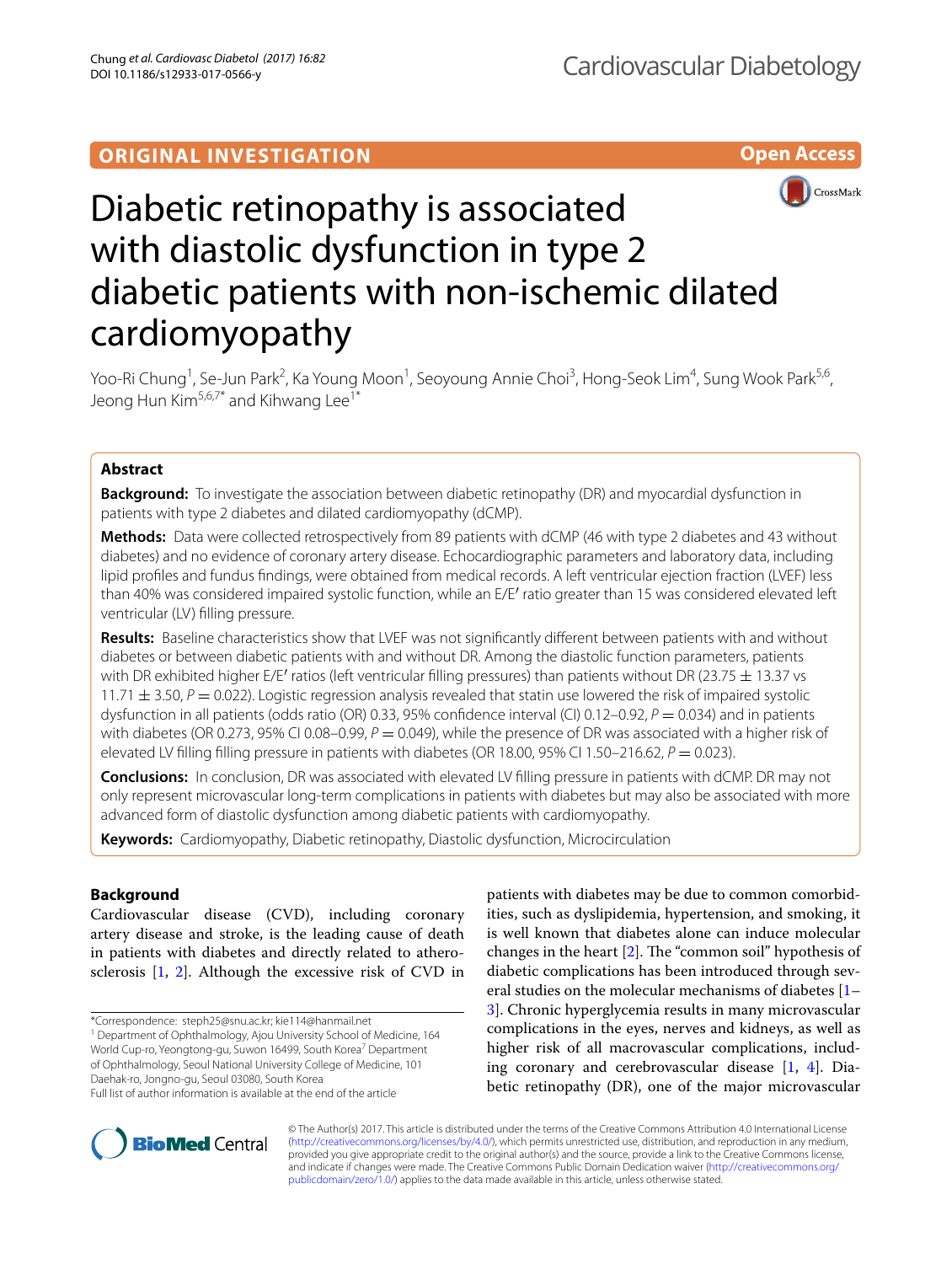complications of diabetes, is also known to predict cardiovascular diseases and CVD-related death in individuals with type 2 diabetes [[5\]](#page-6-4).

Dilated cardiomyopathy (dCMP) is defned by the presence of left ventricular systolic dysfunction in the absence of an abnormal loading condition or signifcant coronary artery disease [\[6](#page-6-5)]. Endocrine disorders, including diabetes, are known to be associated with dCMP. Recent studies have revealed the presence of diabetic cardiomyopathy, a rare condition of myocardial dysfunction without coronary artery disease  $[1, 2, 7]$  $[1, 2, 7]$  $[1, 2, 7]$  $[1, 2, 7]$  $[1, 2, 7]$  $[1, 2, 7]$ . This term was frst introduced by Rubler et al. [[8\]](#page-6-7) in 1972 and described patients with diabetes and congestive heart failure with normal coronary arteries. The exact pathophysiological mechanisms are still under investigation, while oxidative stress, impaired mitochondrial function, activation of the renin-angiotensin system, and altered substrate metabolism have been suggested as possible contributors to the pathogenesis [\[2,](#page-6-1) [7](#page-6-6)]. Since these mechanisms share common pathways with diabetic microvascular complications, diabetic cardiomyopathy is considered to indicate a microvascular component [\[1](#page-6-0)].

The presence of DR in diabetic patients suggests that microvascular complications are manifested clinically. Accordingly, we performed a retrospective clinical study to investigate the association of diabetes or DR with myocardial function in patients with type 2 diabetes with non-ischemic dCMP compared with that in patients without diabetes.

#### **Methods**

The medical records of patients diagnosed with cardiomyopathy between 1994 and 2015 and followed by the Ophthalmology and Cardiology departments of Ajou University Hospital (Suwon, Korea) were retrospectively reviewed. This study complied with the Declaration of Helsinki and was approved by the Institutional Review Board of Ajou University Hospital (#AJIRB-MED-MDB-16-542). Patients were excluded if fundus examinations revealed any retinal vascular diseases other than diabetic retinopathy; without records of fundus fndings and echocardiographic results; or with myocardial dysfunction related to secondary causes. Detailed exclusion criteria were as follows: the presence of signifcant coronary artery disease (>50% stenosis of at least one major coronary artery) confrmed by coronary angiography or non-performed angiography, or myocardial dysfunction resulted from signifcant valvular disease (symptomatic patients or asymptomatic patients with criteria of valvular heart disease by 2014 AHA/ACC guidelines [\[9\]](#page-6-8)) or abnormal hemodynamic loading conditions. We also excluded patients with hypertrophic and restrictive cardiomyopathy to avoid heterogeneity in the echocardiographic data.

Demographic and clinical factors were obtained from medical records: age, gender, body mass index, general medical illness, presence of diabetes and DR, serum lipid profle, estimated glomerular fltration rate (eGFR), and medications including anticoagulants, β-blockers, angiotensin-converting enzyme inhibitor (ACEI), angiotensin receptor blocker (ARB), calcium channel blocker (CCB), diuretics and statins. Those without diabetes were defned by HbA1c <6.5%, fasting blood glucose <126 mg/ dL, and lack of antidiabetic agents, verifed from medical records. Fundus fndings and echocardiographic parameters were also obtained from medical records. The collected echocardiographic data included left ventricular ejection fraction (LVEF), left ventricular fractional shortening (LVFS), left ventricular end-diastolic dimension (LVEDD), left ventricular end-systolic dimension (LVESD), left ventricular mass index (LVMI), posterior wall thickness at end-diastole (PWd) and at end-systole (PWs), relative wall thickness (RWT), peak early diastolic mitral infow velocity (E), and peak late diastolic mitral inflow velocity (A). The early diastolic mitral annular velocity (E′) was averaged from the two measurements at septal and lateral sides of mitral annulus. The presence and severity of DR were obtained from medical records of ophthalmology department, based on the traditional Early Treatment Diabetic Retinopathy Study (ETDRS) grading system using fundus photos and fuorescence angiography of patients by an experienced retina specialist.

Statistical analysis was performed using SPSS software (version 23.0, SPSS, Chicago, IL). Shapiro–Wilk test was used for the assessment of the Gaussian distribution, and nonparametric tests were applied if the assumption of normality was violated. Categorical variables were compared using the Chi square test, and continuous variables were compared using independent *t* test, Mann–Whitney test, or Kruskal–Wallis test. Logistic regression analysis was performed to evaluate factors associated with impaired systolic function or elevated left ventricular (LV) flling pressure. Systolic dysfunction was defned as LVEF <40%, while elevated LV flling pressure was defned as E/E′ ratio >15 [\[10–](#page-6-9)[14\]](#page-6-10). *P* < 0.05 were considered statistically signifcant.

#### **Results**

89 patients with dCMP were included in this study, and their demographic characteristics are summarized in Table [1](#page-2-0). In the laboratory profle, creatinine was increased in patients with diabetes, and eGFR was decreased in these patients. Hypertension was more common in patients with diabetes, while the use of statins was also more frequent in patients with diabetes. A subgroup analysis of the patients with diabetes was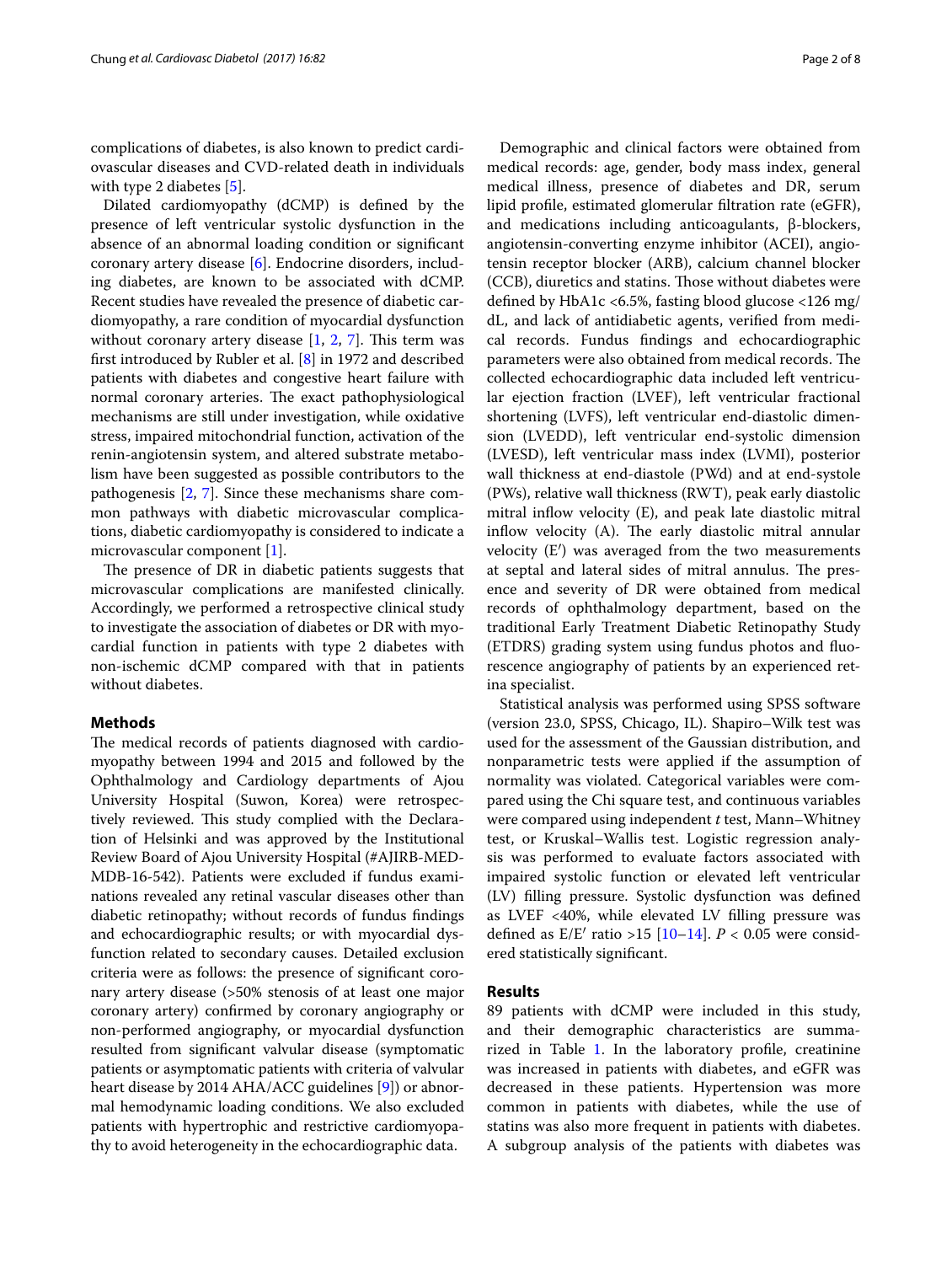<span id="page-2-0"></span>**Table 1 Baseline characteristics of patients with dilated cardiomyopathy with or without diabetes**

| Variable                             | DM group         | No DM group       | P value    |
|--------------------------------------|------------------|-------------------|------------|
| No. of patients                      | 46               | 43                |            |
| Age (years)                          | $60.9 \pm 11.2$  | $61.6 \pm 13.2$   | 0.758      |
| Male, N (%)                          | 29 (63%)         | 24 (56%)          | 0.487      |
| Body mass index (kg/m <sup>2</sup> ) | $24.0 \pm 3.2$   | $23.8 \pm 4.0$    | 0.792      |
| Hypertension, N (%)                  | 28 (61%)         | 9(21%)            | $< 0.001*$ |
| Laboratory profiles                  |                  |                   |            |
| Creatinine (mg/dL)                   | $2.4 \pm 2.8$    | $1.1 \pm 0.2$     | $0.006+$   |
| eGFR (mL/min/1.73 m <sup>2</sup> )   | $53.1 \pm 31.2$  | $70.6 \pm 17.0$   | $0.002+$   |
| Total cholesterol (mg/dL)            | $167.6 \pm 39.2$ | $159.6 \pm 40.1$  | 0.361      |
| Triglycerides (mg/dL)                | $130.3 \pm 78.2$ | $140.5 \pm 121.9$ | 0.874      |
| HDL cholesterol (mg/dL)              | $45.0 \pm 14.3$  | $47.3 \pm 12.9$   | 0.386      |
| LDL cholesterol (mg/dL)              | $92.7 \pm 37.0$  | $97.3 \pm 23.6$   | 0.600      |
| Medication, N (%)                    |                  |                   |            |
| Anticoagulants                       | 32 (70%)         | 31 (72%)          | 0.793      |
| <b>B-Blockers</b>                    | 26 (57%)         | 23 (53%)          | 0.774      |
| ACEI/ARB                             | 40 (87%)         | 38 (88%)          | 0.839      |
| <b>CCB</b>                           | 1(2%)            | 2(5%)             | 0.518      |
| <b>Diuretics</b>                     | 28 (61%)         | 29 (67%)          | 0.518      |
| <b>Statins</b>                       | 15 (33%)         | 6 (14%)           | $0.038*$   |

*ACEI* angiotensin-converting enzyme inhibitor, *ARB* angiotensin receptor blocker, *CCB* calcium channel blocker, *DM* diabetes mellitus, *eGFR* estimated glomerular fltration rate, *HDL* high-density lipoprotein, *LDL* low-density lipoprotein

\* *P* < 0.05 by Chi square test

† *P* < 0.05 by independent *t* test or Mann–Whitney test

also performed, and 29 patients had DR, and 17 did not have DR (Table [2\)](#page-3-0). Among the patients with DR, 18 presented with non-proliferative DR, and 11 presented with proliferative DR. The creatinine levels were significantly higher in the patients with DR. Total cholesterol and the levels of high-density lipoprotein cholesterol were higher in patients without DR.

The echocardiographic parameters are described in Table  $3$  (patients with or without diabetes) and Table  $4$ (patients with diabetes and with or without DR). There were no signifcant diferences in the parameters between the patients with and without diabetes. However, the values of the E′ and E/E′ ratio among the diastolic parameters showed signifcant diferences according to the presence of DR ( $P = 0.021$  and  $P = 0.022$ , respectively). These parameters were also signifcantly diferent when compared among those without diabetes, those with diabetes but no DR, and those with DR ( $P = 0.019$  for E' and  $P = 0.022$  for E/E′ ratio, respectively) (Additional fle [1](#page-5-0): Tables S1, S2).

Logistic regression analysis was performed to investigate the risk factors associated with impaired systolic or diastolic dysfunction in patients with dCMP for the following factors: age, gender, hypertension, diabetes, DR, eGFR, lipid profles, and systemic medications. Among these factors, the regression analysis investigating the risk factors associated with systolic dysfunction showed that statin use signifcantly lowered the degree of impairment in LVEF in the whole study population (OR 0.33, 95% CI 0.12–0.92,  $P = 0.034$ , Table [5\)](#page-4-1) and patients with diabetes (OR 0.273, 95% CI 0.08–0.99, *P* = 0.049, Table [6](#page-4-2)). For the factors associated with diastolic dysfunction, the presence of DR was signifcantly associated with the risk of an E/E′ ratio >15 in the patients with diabetes (OR 18.00, 95% CI 1.50–216.62,  $P = 0.023$ , Table [6\)](#page-4-2), while the other factors were not signifcant.

#### **Discussion**

## **Microvascular complication (DR) and macrovascular complication (CVD) of diabetes**

Diabetes is responsible for various cardiovascular complications, such as myocardial infarction, stroke, and periph-eral vascular disease [[7\]](#page-6-6). These diseases are at least twofold more common in patients with type 2 diabetes than in individuals without diabetes [\[4\]](#page-6-3). CVD is the most important complication in diabetic people, and coronary artery disease is the main cause of death in over 50% of patients with type 2 diabetes [\[15\]](#page-6-11). Traditionally, microvascular and macrovascular complications were studied and treated as distinct aspects of diabetes, while many evidences suggested common pathophysiological features between these diabetic complications [[16](#page-6-12)]. However, a close relationship between microvascular complication (DR) and macrovascular complication (CVD) recently. DR in patients with normal renal function and without cardiovascular disease was associated with a higher atherosclerotic burden in the carotid arteries  $[16]$  $[16]$ . The presence of DR was independently associated with diastolic and systolic impaired function, both at rest and stress, evaluated by global longitudinal strain and diastolic function reserve index, and might be a useful predictor of major adverse cardiac events such as cardiac death, myocardial infarction, and acute heart failure following percutaneous coronary intervention  $[21, 22]$  $[21, 22]$  $[21, 22]$  $[21, 22]$  $[21, 22]$ . The progression of DR, the presence of proliferative DR (PDR), was associated with higher risk of having coronary heart disease (CHD), and was correlated with the severity of CHD [[20\]](#page-7-2). In similar contexts, the impairment of the heart muscle perfusion at stress and rest in PDR patients was more frequent than in the non-proliferative DR (NPDR) patients and diabetic patients without DR suggesting PDR as a useful indicator of heart muscle perfusion disturbance in SPECT studies [\[18\]](#page-6-13).

## **Microvascular complication (DR) and cardiac microangiopathy (diabetic cardiomyopathy)**

In addition to these macrovascular complications, there is evidence of microvascular damage in the hearts of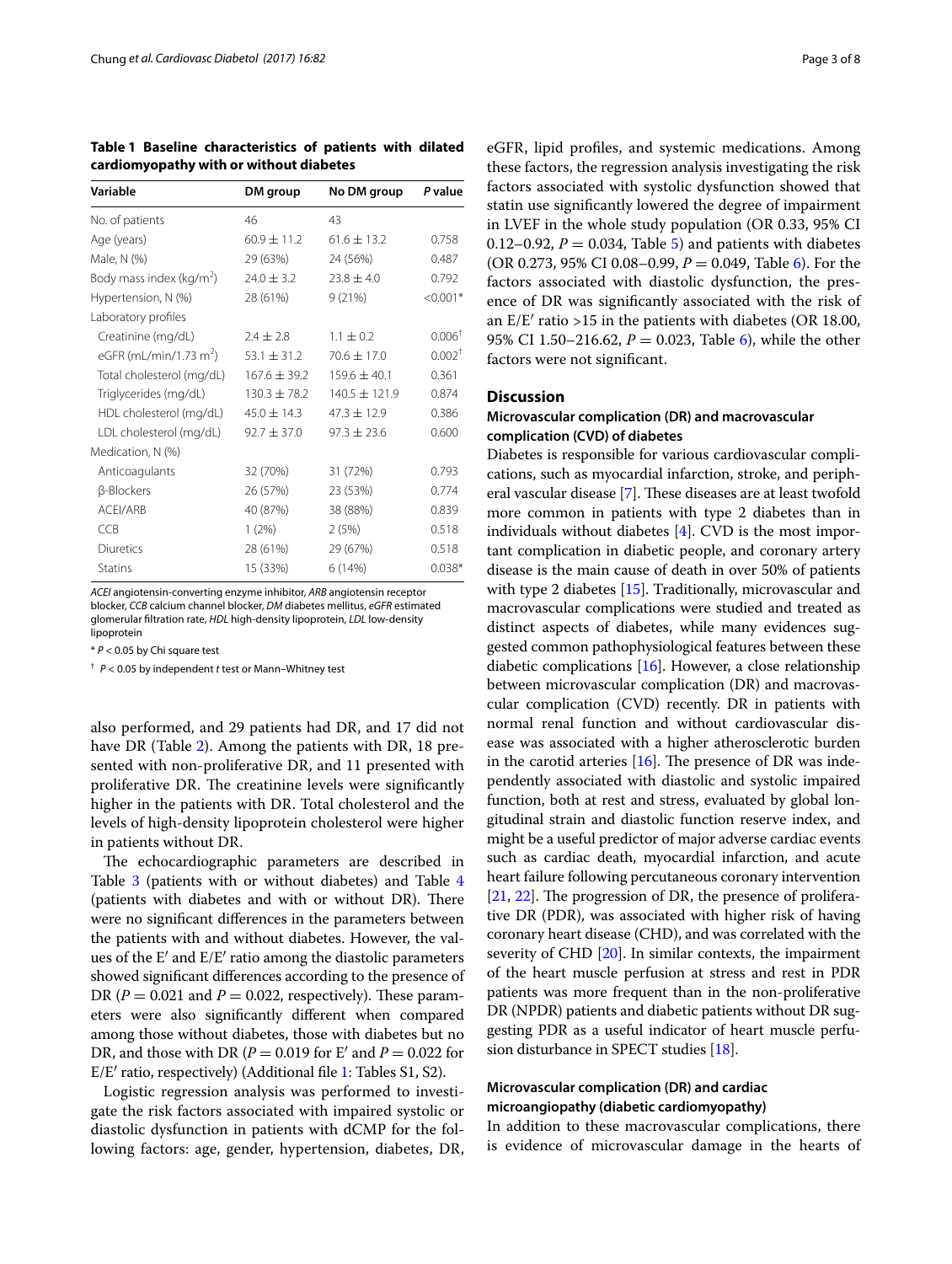| Variable                             | DR group         | No DR group       | P value  |
|--------------------------------------|------------------|-------------------|----------|
| No. of patients                      | 29               | 17                |          |
| Age (years)                          | $60.4 \pm 9.3$   | $61.8 + 14.1$     | 0.487    |
| Male, N (%)                          | 17 (59%)         | 12 (71%)          | 0.417    |
| Body mass index (kg/m <sup>2</sup> ) | $23.5 \pm 3.2$   | $25.0 \pm 3.0$    | 0.136    |
| Hypertension, N (%)                  | 19 (66%)         | 9(53%)            | 0.399    |
| Laboratory profiles                  |                  |                   |          |
| HbA1c (%)                            | $7.9 \pm 1.8$    | $7.4 \pm 2.1$     | 0.230    |
| Creatinine (mg/dL)                   | $3.1 \pm 3.3$    | $1.1 \pm 0.5$     | $0.007*$ |
| eGFR (mL/min/1.73 m <sup>2</sup> )   | $43.1 \pm 29.8$  | $71.9 \pm 25.1$   | $0.003*$ |
| Total cholesterol (mg/dL)            | $157.3 \pm 36.2$ | $190.8 \pm 36.6$  | $0.009*$ |
| Triglycerides (mg/dL)                | $112.9 \pm 55.1$ | $163.6 \pm 105.1$ | 0.284    |
| HDL cholesterol (mg/dL)              | $41.7 \pm 12.2$  | $50.9 + 16.5$     | $0.049*$ |
| LDL cholesterol (mg/dL)              | $88.7 \pm 37.6$  | $100.6 \pm 36.8$  | 0.468    |
| Medication                           |                  |                   |          |
| Anticoagulants                       | 18 (62%)         | 14 (82%)          | 0.149    |
| <b>B-Blockers</b>                    | 18 (62%)         | 8 (47%)           | 0.322    |
| <b>ACEI/ARB</b>                      | 25 (86%)         | 15 (88%)          | 0.844    |
| <b>CCB</b>                           | 1(3%)            | $0(0\%)$          | 0.439    |
| <b>Diuretics</b>                     | 19 (66%)         | 9(53%)            | 0.399    |
| <b>Statins</b>                       | 11 (38%)         | 4(24%)            | 0.315    |
| DPP4 inhibitors                      | 5 (17%)          | 1(6%)             | 0.270    |
| Metformin                            | 7 (24%)          | 3(18%)            | 0.606    |
| Sulfonylurea                         | 10 (34%)         | 6(35%)            | 0.956    |

<span id="page-3-0"></span>**Table 2 Baseline characteristics of patients with diabetes and dilated cardiomyopathy with or without retinopathy**

*ACEI* angiotensin-converting enzyme inhibitor, *ARB* angiotensin receptor blocker, *CCB* calcium channel blocker, *DPP4* dipeptidyl peptidase 4, *DR* diabetic retinopathy, *eGFR* estimated glomerular fltration rate, *HDL* high-density lipoprotein, *LDL* low-density lipoprotein

\* *P* < 0.05 by independent *t* test or Mann–Whitney test

patients with diabetes  $[1, 7]$  $[1, 7]$  $[1, 7]$  $[1, 7]$  $[1, 7]$ . The disease entity of "diabetic cardiomyopathy" has been introduced and is characterized by the presence of myocardial dysfunction with non-significant coronary arteries  $[2, 7, 8]$  $[2, 7, 8]$  $[2, 7, 8]$  $[2, 7, 8]$  $[2, 7, 8]$  $[2, 7, 8]$ . The exact pathophysiology of diabetic cardiomyopathy is unknown, but metabolic changes such as hyperglycemia, dyslipidemia, insulin resistance, and activation of the reninangiotensin system are thought to result in myocardial fbrosis [[1,](#page-6-0) [2](#page-6-1)]. Structural changes such as endothelial swelling and/or degeneration and thickening of the capillary basement membrane are also present in diabetic cardiomyopathy, which suggests a similar pathogenesis with microangiopathy  $[1, 23]$  $[1, 23]$  $[1, 23]$  $[1, 23]$ . Based on these findings, the clinical phenotype of diabetic cardiomyopathy mostly corresponded to dCMP characterized by left ventricular dilatation and left ventricular systolic dysfunction [[2,](#page-6-1) [6](#page-6-5), [24\]](#page-7-4).

The presence of microangiopathy in the heart was reported to show thickening of the capillary basement membrane, microvascular spasm, and capillary

<span id="page-3-1"></span>**Table 3 Echocardiographic parameters of patients with dilated cardiomyopathy with or without diabetes**

| Variable                      | DM group          | No DM group      | P value* |
|-------------------------------|-------------------|------------------|----------|
| LVEDD (mm)                    | $58.0 \pm 7.9$    | $58.7 \pm 10.1$  | 0.967    |
| LVESD (mm)                    | $46.5 \pm 11.1$   | $45.4 \pm 11.8$  | 0.630    |
| IVSd (mm)                     | $10.4 \pm 2.0$    | $9.7 \pm 1.6$    | 0.122    |
| IVSs (mm)                     | $13.2 \pm 2.9$    | $12.7 \pm 2.7$   | 0.381    |
| PWd (mm)                      | $10.5 + 2.0$      | $9.7 + 1.6$      | 0.077    |
| PWs (mm)                      | $13.9 \pm 2.4$    | $13.6 + 2.4$     | 0.504    |
| <b>RWT</b>                    | $0.4 \pm 0.1$     | $0.3 \pm 0.1$    | 0.277    |
| LVEF $(% )$                   | $37.3 \pm 16.9$   | $39.5 + 16.8$    | 0.546    |
| LVFS $(% )$                   | $20.9 \pm 9.1$    | $22.7 + 9.6$     | 0.402    |
| LV mass $(q)$                 | $253.0 \pm 78.7$  | $229.0 \pm 77.5$ | 0.178    |
| LV mass index $\frac{q}{m^2}$ | $149.5 \pm 41.0$  | $141.5 \pm 45.4$ | 0.391    |
| E(m/s)                        | $0.80 \pm 0.30$   | $0.76 \pm 0.26$  | 0.796    |
| $A$ (m/s)                     | $0.76 \pm 0.27$   | $0.69 \pm 0.18$  | 0.385    |
| E/A ratio                     | $1.31 \pm 0.96$   | $1.13 \pm 0.78$  | 0.701    |
| E'(m/s)                       | $0.05 \pm 0.02$   | $0.05 \pm 0.02$  | 0.095    |
| E/E' ratio                    | $19.32 \pm 12.20$ | $14.85 \pm 5.81$ | 0.516    |

*A* peak late diastolic mitral infow velocity, *E* peak early diastolic mitral infow velocity, *E′* early diastolic mitral annular velocity, *IVSd* interventricular septal thickness at end-diastole, *IVSs* interventricular septal thickness at end-systole, *LV* left ventricular, *LVDd* left ventricle dimension at end-diastole, *LVDs* left ventricle dimension at end-systole, *PWd* posterior wall thickness at end-diastole, *PWs* posterior wall thickness at end-systole, *RWT* relative wall thickness

\* *P* < 0.05 by independent *t*-test or Mann–Whitney test

microaneurysms  $[25]$  $[25]$ . These are also representative features of DR, which suggests a common pathophysiology in the heart. The metabolic complications of diabetes originate from hyperglycemia, which results in the formation of advanced glycation end products and production of reactive oxygen species, followed by vascular endothelial dysfunction [\[25](#page-7-5)[–27\]](#page-7-6). Moreover, recent study proposed that hyperglycemia-related hyperosmolarity promoted infammation and angiogenesis by COX-2 expression, and may have a role not only in microvascular disease but also in macrovascular disease  $[17]$  $[17]$ . These factors act alone or in combination to promote myocardial fbrosis due to diabetes-induced microangiopathy [[25–](#page-7-5)[27\]](#page-7-6).

#### **DR and diastolic dysfunction in dCMP**

Our study focused on the association of diabetes or DR with dCMP, and we especially investigated the detailed changes in echocardiographic findings. The systolic and diastolic parameters revealed no signifcant diference according to the presence of diabetes because the study population was confned to those diagnosed with dCMP. However, the parameters, such as E/A ratio, E′ or E/E′ ratio, that represent diastolic dysfunction, were impaired in patients with DR compared to those in patients with diabetes and without DR, which suggests that DR rather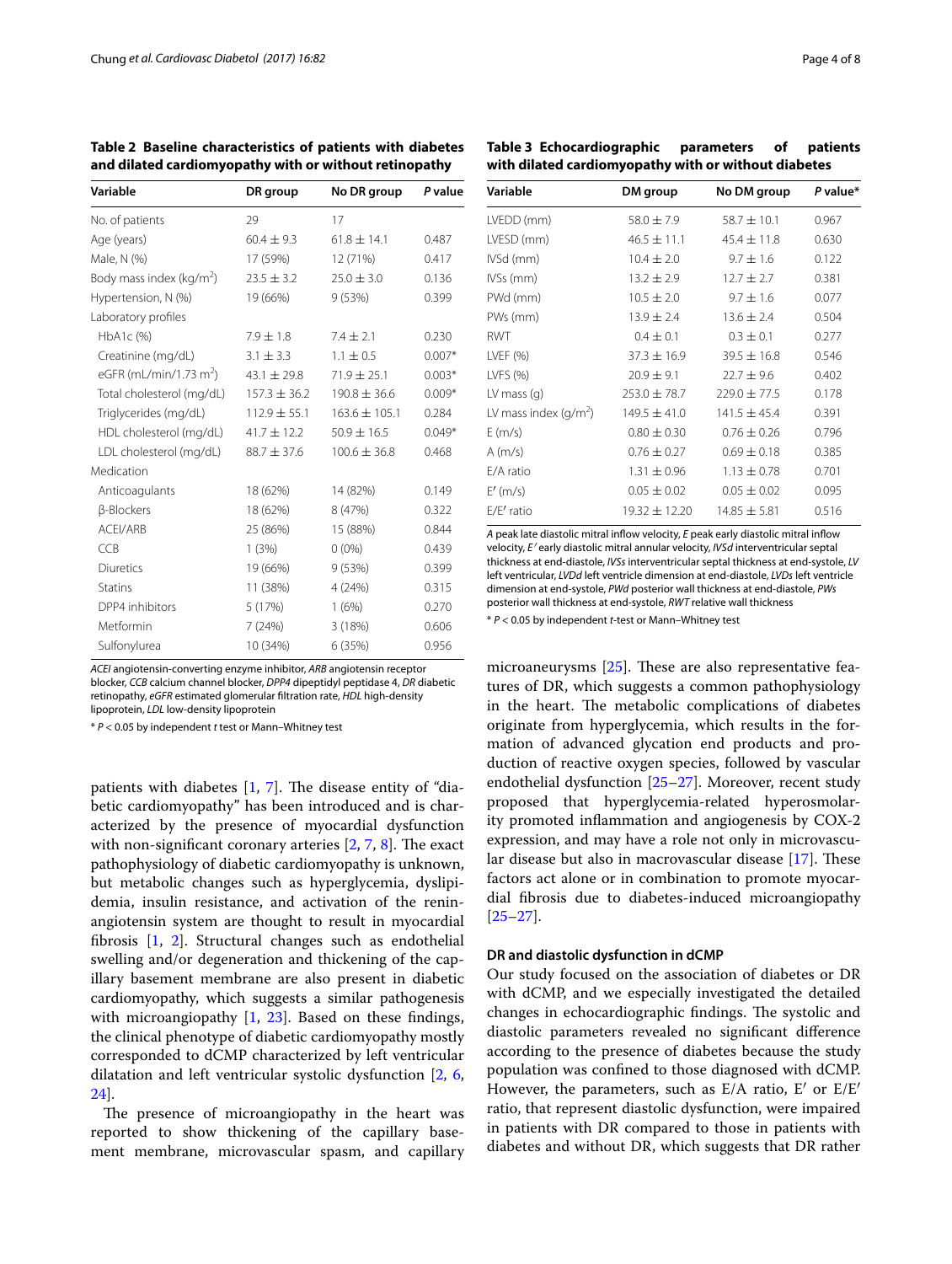<span id="page-4-0"></span>**Table 4 Echocardiographic parameters of patients with diabetes and dilated cardiomyopathy with or without retinopathy**

| Variable                | DR group          | No DR group      | P value  |
|-------------------------|-------------------|------------------|----------|
| LVDd (mm)               | $58.1 \pm 6.2$    | $57.7 \pm 10.3$  | 0.569    |
| LVDs (mm)               | $46.2 \pm 8.9$    | $47.1 \pm 14.3$  | 0.833    |
| IVSd (mm)               | $10.6 \pm 2.2$    | $10.2 \pm 1.6$   | 0.843    |
| IVSs (mm)               | $13.2 \pm 3.2$    | $13.2 \pm 2.1$   | 0.900    |
| PWd (mm)                | $10.6 \pm 2.2$    | $10.4 \pm 1.7$   | 0.852    |
| PWs (mm)                | $13.9 \pm 2.6$    | $13.9 \pm 2.1$   | 0.908    |
| <b>RWT</b>              | $0.4 \pm 0.1$     | $0.4 \pm 0.1$    | 0.726    |
| LVEF $(% )$             | $35.4 \pm 16.0$   | $40.7 + 18.3$    | 0.312    |
| LVFS $(% )$             | $19.5 \pm 8.5$    | $23.8 \pm 10.1$  | 0.191    |
| LV mass $(q)$           | $253.4 \pm 74.4$  | $252.2 \pm 88.8$ | 0.964    |
| LV mass index $(q/m^2)$ | $154.9 \pm 38.6$  | $140.2 \pm 44.3$ | 0.438    |
| E(m/s)                  | $0.89 \pm 0.32$   | $0.67 \pm 0.21$  | 0.088    |
| A(m/s)                  | $0.74 \pm 0.31$   | $0.80 \pm 0.20$  | 0.619    |
| E/A ratio               | $1.55 \pm 1.08$   | $0.78 \pm 0.16$  | 0.231    |
| E'(m/s)                 | $0.04 \pm 0.02$   | $0.06 \pm 0.01$  | $0.021*$ |
| $E/E'$ ratio            | $23.75 \pm 13.37$ | $11.71 \pm 3.50$ | $0.022*$ |

*A* peak late diastolic mitral infow velocity, *E* peak early diastolic mitral infow velocity, *E′* early diastolic mitral annular velocity, *IVSd* interventricular septal thickness at end-diastole, *IVSs* interventricular septal thickness at end-systole, *LV* left ventricular, *LVDd* left ventricle dimension at end-diastole, *LVDs* left ventricle dimension at end-systole, *PWd* posterior wall thickness at end-diastole, *PWs* posterior wall thickness at end-systole, *RWT* relative wall thickness

\* *P* < 0.05 by independent *t* test or Mann–Whitney test

<span id="page-4-1"></span>**Table 5 Logistic regression analysis between patients with impaired myocardial function and those with preserved myocardial function**

| Variable | <b>Systolic dysfunction</b>            |            | <b>Diastolic dysfunction</b> |          |
|----------|----------------------------------------|------------|------------------------------|----------|
|          | OR (95% CI)                            | Ρ<br>value | OR (95% CI)                  | P value  |
| Age      | $0.984(0.951 - 1.020)$ 0.381           |            | 1.005 (0.957-1.054) 0.855    |          |
| Gender   | 0.767 (0.328-1.793) 0.540              |            | 1.800 (0.522-6.204) 0.352    |          |
| Diabetes | 1.789 (0.770-4.154) 0.176              |            | 1.852 (0.545-6.287) 0.323    |          |
|          | Hypertension 1.008 (0.433-2.349) 0.985 |            | 2.857 (0.822-9.930)          | 0.099    |
| eGFR     | 0.986 (0.969-1.003) 0.116              |            | $0.969(0.941 - 0.998)$       | $0.039*$ |
| Statin   | 0.329 (0.118-0.922) 0.034*             |            | $0.648(0.158 - 2.656)$       | 0.546    |

*CI* confdence interval, *eGFR* estimated glomerular fltration rate, *OR* odd ratio \* *P* < 0.05 by logistic regression analysis

than diabetes may be associated with worsened form of diastolic dysfunction in dCMP [[7,](#page-6-6) [28](#page-7-7), [29\]](#page-7-8). It is believed that the use of ACEI/ARB for patients with diabetes as the frst choice of antihypertensive drugs in general may protect against the fbrotic changes in the left ventricle, since increased activation of the renin-angiotensinaldosterone pathway leads to fbrosis formation [\[28](#page-7-7)]. It is only after the small vessel diseases, such as retinopathy

<span id="page-4-2"></span>**Table 6 Logistic regression analysis between patients with diabetes and impaired myocardial function and those with preserved myocardial function**

| Variable           | <b>Systolic dysfunction</b> |          | <b>Diastolic dysfunction</b>  |         |
|--------------------|-----------------------------|----------|-------------------------------|---------|
|                    | OR (95% CI)                 |          | P value OR (95% CI)           | P value |
| Age                | 0.993 (0.941-1.048) 0.794   |          | 1.001 (0.923-1.086)           | 0.981   |
| Gender             | 1.950 (0.545-6.974) 0.304   |          | 8.000 (0.711-90.001)          | 0.092   |
| DR                 | 2.500 (0.725-8.598) 0.146   |          | 18.000 (1.496-216.620) 0.023* |         |
| Hypertension       | 0.983 (0.292-3.310) 0.979   |          | 4.500 (0.374-54.155)          | 0.236   |
| $\overline{P}$ GFR | 0.983 (0.962-1.004) 0.120   |          | $0.963(0.925 - 1.002)$        | 0.066   |
| Statin             | $0.273(0.075 - 0.992)$      | $0.049*$ | 1.333 (0.204-8.708)           | 0.764   |

*CI* confdence interval, *DR* diabetic retinopathy, *eGFR* estimated glomerular fltration rate, *OR* odd ratio

\* *P* < 0.05 by logistic regression analysis

or nephropathy, are present, which indicate widespread systemic microcirculation diseases, that the characteristics of diabetic cardiomyopathy are prominently evident.

The presence of DR suggests that the patient is experiencing microvascular complications. DR, one of the major microvascular complications in patients with diabetes, has been investigated as a potential predictor for cardiovascular diseases [[5,](#page-6-4) [19,](#page-6-15) [30,](#page-7-9) [31\]](#page-7-10). Studies performed with patients with type 2 diabetes have revealed that the presence of DR is associated with an excess risk of heart failure or cardiovascular mortality [\[5](#page-6-4), [30](#page-7-9)]. Furthermore, decreased eGFR was noted in patients with diabetes compared to that in non-diabetic patients, as well as in patients with DR compared to patients with diabetes and without DR. The decreased eGFR shown in this study may suggest systemic microvascular damage along with DR, since the associations between diabetic nephropathy and retinopathy have been well documented  $[32]$ . These studies suggest a possible contribution of microvascular damage to macrovascular diseases in patients with diabetes [\[5](#page-6-4), [30\]](#page-7-9). However, lower eGFR did not signifcantly increase the risk of diastolic dysfunction (OR 0.969, 95% CI 0.941–0.998,  $P = 0.039$ . Altogether, the presence of retinopathy rather than nephropathy could be used as a clinical feature to determine whether patients with diabetes are likely to have elevated LV flling pressure in dCMP (Fig. [1](#page-5-1)).

#### **Statin use and dCMP**

Among the systemic medications, statin use was associated with a lower degree of systolic dysfunction in patients with dCMP. There are several experimental studies that have reported the protective efect of statin use on diabetic cardiomyopathy [\[33,](#page-7-12) [34](#page-7-13)], while controversy exists in human studies [[35,](#page-7-14) [36\]](#page-7-15). We previously demonstrated the protective efect of statin use in DR [\[37](#page-7-16)], which may also be protective in diabetes-induced cardiac microangiopathy as shown in this study. However,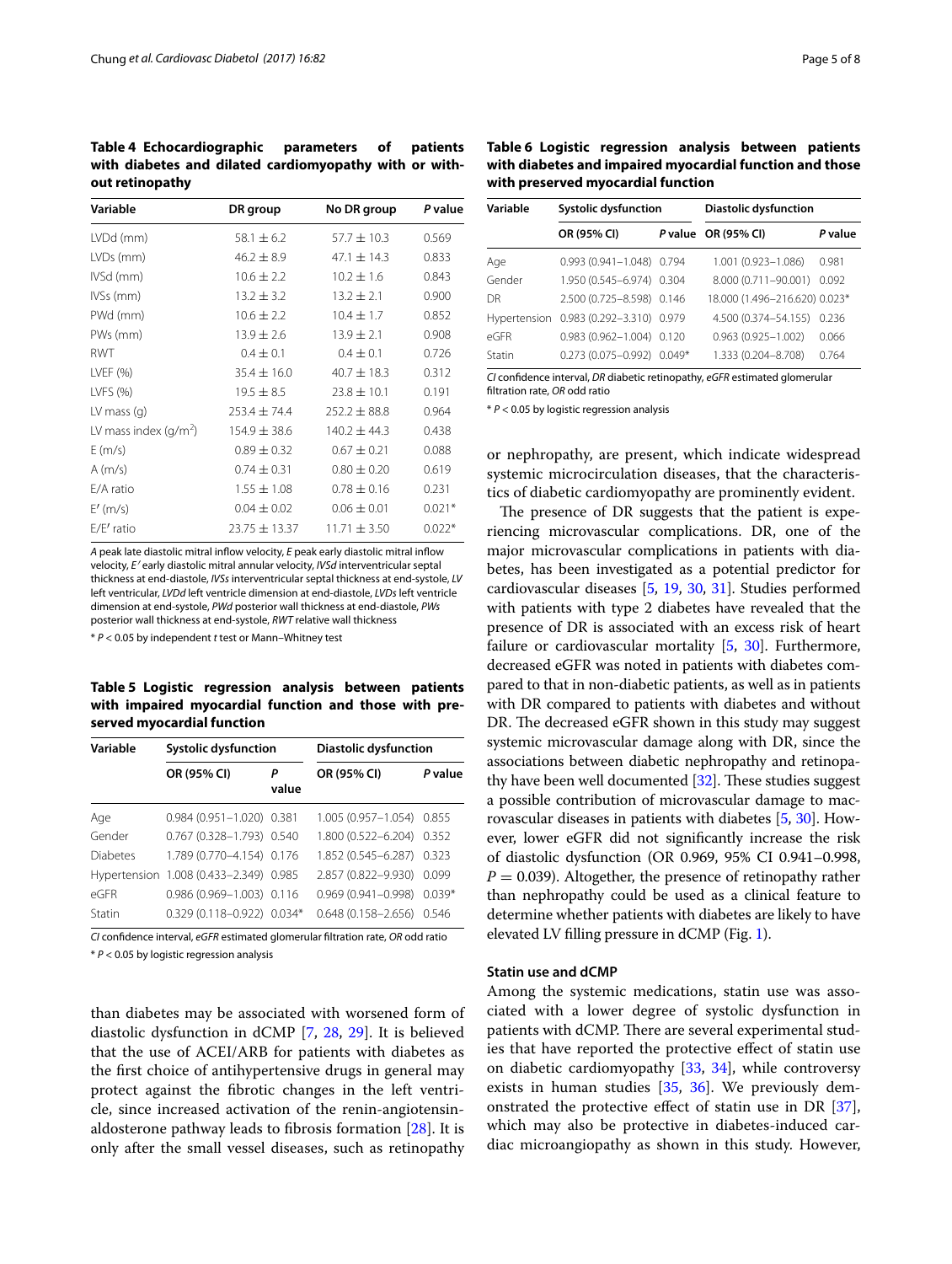

<span id="page-5-1"></span>**Fig. 1** Pathophysiological mechanisms that lead to diastolic dysfunction in dilated cardiomyopathy

further larger scale studies are needed to verify the protective efect of statin on dCMP, as the small number of patients included in this study is a major limitation.

## **Limitations**

Hard

The present study has also other limitations with regard to the retrospective design; more detailed assessment of diastolic profiles such as pulmonary venous flow, left atrial volume, or tricuspid regurgitation pressure gradient was not available. Furthermore , the measurement of LV end-diastolic pressure by catheter examination would be informative, which was not available in this retrospective study. Cohort studies with larger numbers of subjects may be needed for further investigation of diabetes, DR, and cardiomyopathy. Some large ranges of 95% CI in the logistic regression analyses, which were especially common in the subgroup of patients with diabetes, may be narrowed with statistical signifcance if analyzed with a larger number of patients.

## **Conclusions**

In conclusion, DR was associated with diastolic dysfunction in patients with dCMP. DR may not only represent microvascular long-term complications in patients with diabetes but may also be associated with more advanced form of diastolic dysfunction among diabetic patients with cardiomyopathy. Based on our fndings, dCMP patients with DR should be encouraged to increase the frequency of cardiovascular follow-up, and intensive health education on life style modifcation and special attention to medication adherence are needed to avoid worsening the condition.

## **Additional fle**

<span id="page-5-0"></span>**[Additional fle 1: Table S1.](http://dx.doi.org/10.1186/s12933-017-0566-y)** Echocardiographic parameters of patients with dilated cardiomyopathy with or without diabetes and diabetic retinopathy. **Table S2.** Echocardiographic parameters of patients with dilated cardiomyopathy and diabetic retinopathy.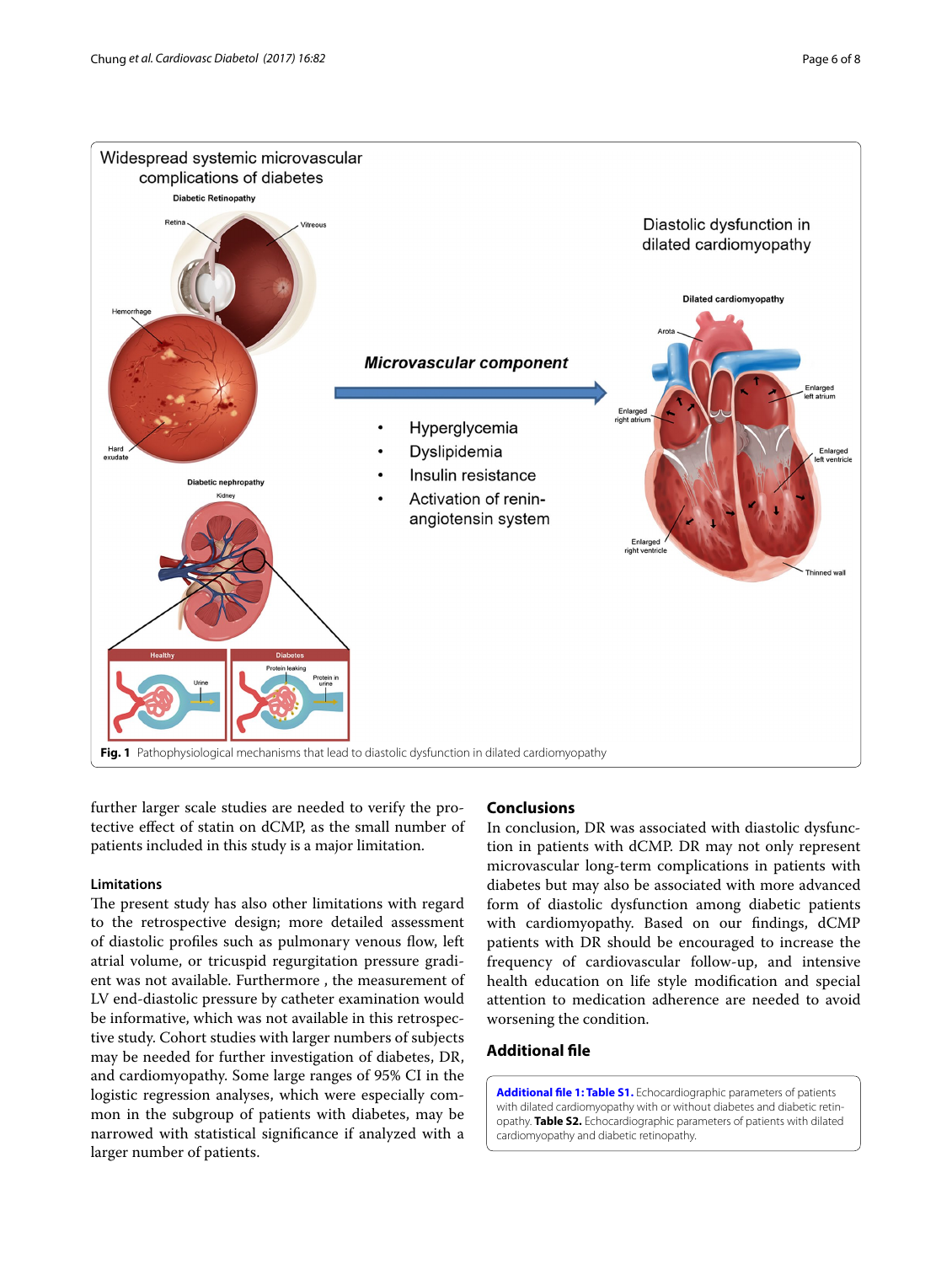#### **Abbreviations**

A: peak late diastolic mitral infow velocity; ACEI: angiotensin-converting enzyme inhibitor; ARB: angiotensin receptor blocker; CCB: calcium channel blocker; CI: confdence interval; CVD: cardiovascular disease; dCMP: dilated cardiomyopathy; DR: diabetic retinopathy; E: peak early diastolic mitral infow velocity; E′: early diastolic mitral annular velocity; eGFR: estimated glomerular filtration rate; LV: left ventricular; LVEDD: left ventricular end-diastolic dimension; LVESD: left ventricular end-systolic dimension; LVEF: left ventricular ejection fraction; LVFS: left ventricular fractional shortening; LVMI: left ventricular mass index; OR: odd ratio; PWd: posterior wall thickness at end-diastole; PWs: posterior wall thickness at end-systole; RWT: relative wall thickness.

#### **Authors' contributions**

YRC, SJP, and SWP wrote the manuscript and performed the research. KYM, SAC, and HSL performed the research. HSL, JHK, and KL contributed to discussion of the results and reviewed/edited the manuscript. All authors read and approved the fnal manuscript.

#### **Author details**

Department of Ophthalmology, Ajou University School of Medicine, 164 World Cup-ro, Yeongtong-gu, Suwon 16499, South Korea.<sup>2</sup> Department of Cardiology, Chuncheon Sacred Heart Hospital, Hallym University College of Medicine, Chuncheon, South Korea.<sup>3</sup> Department of Chemistry, Mount Holyoke College, South Hadley, MA, USA. 4 Department of Cardiology, Ajou University School of Medicine, Suwon, South Korea.<sup>5</sup> Fight against Angiogenesis‑Related Blindness (FARB) Laboratory, Clinical Research Institute, Seoul National University Hospital, Seoul, South Korea. 6 Department of Biomedical Sciences, Seoul National University College of Medicine, Seoul, South Korea.<br><sup>7</sup> Department of Ophthalmology, Seoul National University College of Medicine, 101 Daehak‑ro, Jongno‑gu, Seoul 03080, South Korea.

#### **Acknowledgements**

The English in this document has been checked by one or more native Englishspeaking editors at Nature Research Editing Service. For a certifcate, please see: [http://secure.authorservices.springernature.com/certifcate/verify](http://secure.authorservices.springernature.com/certificate/verify).

#### **Competing interests**

The authors declare that they have no competing interests.

#### **Availability of data and materials**

Not applicable. The conclusions of the manuscript are based on relevant data available in the manuscript.

#### **Ethics approval and consent to participate**

This retrospective study was approved by the Institutional Review Board of Ajou University Hospital (#AJIRB-MED-MDB-16-542) and complied with the Declaration of Helsinki.

#### **Funding**

This study was supported by the Pioneer Research Program of the National Research Foundation of Korea/Ministry of Education, Science and Technology (2012-0009544), and the Bio & Medical Technology Development Program of the National Research Foundation funded by the Korean government, MSIP (NRF-2015M3A9E6028949).

#### **Publisher's Note**

Springer Nature remains neutral with regard to jurisdictional claims in published maps and institutional affiliations.

#### Received: 21 March 2017 Accepted: 20 June 2017 Published online: 06 July 2017

#### **References**

<span id="page-6-0"></span>Laakso M. Heart in diabetes: a microvascular disease. Diabetes Care. 2011;34(Suppl 2):S145–9.

- <span id="page-6-1"></span>2. Mizamtsidi M, Paschou SA, Grapsa J, Vryonidou A. Diabetic cardiomyopathy: a clinical entity or a cluster of molecular heart changes? Eur J Clin Invest. 2016;46:947–53.
- <span id="page-6-2"></span>3. Brownlee M. The pathobiology of diabetic complications: a unifying mechanism. Diabetes. 2005;54:1615–25.
- <span id="page-6-3"></span>4. Laakso M. Cardiovascular disease in type 2 diabetes from population to man to mechanisms: the Kelly West Award Lecture 2008. Diabetes Care. 2010;33:442–9.
- <span id="page-6-4"></span>5. Juutilainen A, Lehto S, Ronnemaa T, Pyorala K, Laakso M. Retinopathy predicts cardiovascular mortality in type 2 diabetic men and women. Diabetes Care. 2007;30:292–9.
- <span id="page-6-5"></span>6. Elliott P, Andersson B, Arbustini E, Bilinska Z, Cecchi F, Charron P, Dubourg O, Kuhl U, Maisch B, McKenna WJ, et al. Classification of the cardiomyopathies: a position statement from the European Society Of Cardiology Working Group on Myocardial and Pericardial Diseases. Eur Heart J. 2008;29:270–6.
- <span id="page-6-6"></span>7. Boudina S, Abel ED. Diabetic cardiomyopathy revisited. Circulation. 2007;115:3213–23.
- <span id="page-6-7"></span>8. Rubler S, Dlugash J, Yuceoglu YZ, Kumral T, Branwood AW, Grishman A. New type of cardiomyopathy associated with diabetic glomerulosclerosis. Am J Cardiol. 1972;30:595–602.
- <span id="page-6-8"></span>9. Nishimura RA, Otto CM, Bonow RO, Carabello BA, Erwin JP 3rd, Guyton RA, O'Gara PT, Ruiz CE, Skubas NJ, Sorajja P, et al. 2014 AHA/ACC guideline for the management of patients with valvular heart disease: executive summary: a report of the American College of Cardiology/American Heart Association Task Force on Practice Guidelines. J Am Coll Cardiol. 2014;63:2438–88.
- <span id="page-6-9"></span>10. Mahadevan G, Davis RC, Frenneaux MP, Hobbs FD, Lip GY, Sanderson JE, Davies MK. Left ventricular ejection fraction: are the revised cut-off points for defining systolic dysfunction sufficiently evidence based? Heart. 2008;94:426–8.
- 11. Shin JH, Kang KW, Kim JH, Chin JY, Kim NY, Park SH, Kim WH, Choi YJ, Jung KT. Treadmill exercise-induced E/E' elevation as a predictor of cardiovascular event in end-stage renal disease on peritoneal dialysis. Korean J Intern Med. 2016. doi[:10.3904/kjim.2016.254.](http://dx.doi.org/10.3904/kjim.2016.254)
- 12. Hillis GS, Moller JE, Pellikka PA, Gersh BJ, Wright RS, Ommen SR, Reeder GS, Oh JK. Noninvasive estimation of left ventricular flling pressure by E/E′ is a powerful predictor of survival after acute myocardial infarction. J Am Coll Cardiol. 2004;43:360–7.
- 13. Luers C, Edelmann F, Wachter R, Pieske B, Mende M, Angermann C, Ertl G, Dungen HD, Stork S. Prognostic impact of diastolic dysfunction in systolic heart failure-a cross-project analysis from the German Competence Network Heart Failure. Clin Cardiol. 2017. doi:[10.1002/clc.22710.](http://dx.doi.org/10.1002/clc.22710)
- <span id="page-6-10"></span>14. Yamada H, Tanaka A, Kusunose K, Amano R, Matsuhisa M, Daida H, Ito M, Tsutsui H, Nanasato M, Kamiya H, et al. Efect of sitagliptin on the echocardiographic parameters of left ventricular diastolic function in patients with type 2 diabetes: a subgroup analysis of the PROLOGUE study. Cardiovasc Diabetol. 2017;16:63.
- <span id="page-6-11"></span>15. Hafner SM, Lehto S, Ronnemaa T, Pyorala K, Laakso M. Mortality from coronary heart disease in subjects with type 2 diabetes and in nondia‑ betic subjects with and without prior myocardial infarction. N Engl J Med. 1998;339:229–34.
- <span id="page-6-12"></span>16. Alonso N, Traveset A, Rubinat E, Ortega E, Alcubierre N, Sanahuja J, Hernandez M, Betriu A, Jurjo C, Fernandez E, et al. Type 2 diabetes-associated carotid plaque burden is increased in patients with retinopathy compared to those without retinopathy. Cardiovasc Diabetol. 2015;14:33.
- <span id="page-6-14"></span>17. Madonna R, Giovannelli G, Confalone P, Renna FV, Geng YJ, De Caterina R. High glucose-induced hyperosmolarity contributes to COX-2 expression and angiogenesis: implications for diabetic retinopathy. Cardiovasc Diabetol. 2016;15:18.
- <span id="page-6-13"></span>18. Tryniszewski W, Kusmierczyk J, Maziarz Z, Gos R, Mikhailidis DP, Banach M, Rysz J, Pesudovs K. Correlation of the severity of diabetic retinopathy and the heart muscle perfusion in patients with type 2 diabetes. J Diabetes Complicat. 2011;25:253–7.
- <span id="page-6-15"></span>19. Kramer CK, Rodrigues TC, Canani LH, Gross JL, Azevedo MJ. Diabetic retinopathy predicts all-cause mortality and cardiovascular events in both type 1 and 2 diabetes: meta-analysis of observational studies. Diabetes Care. 2011;34:1238–44.